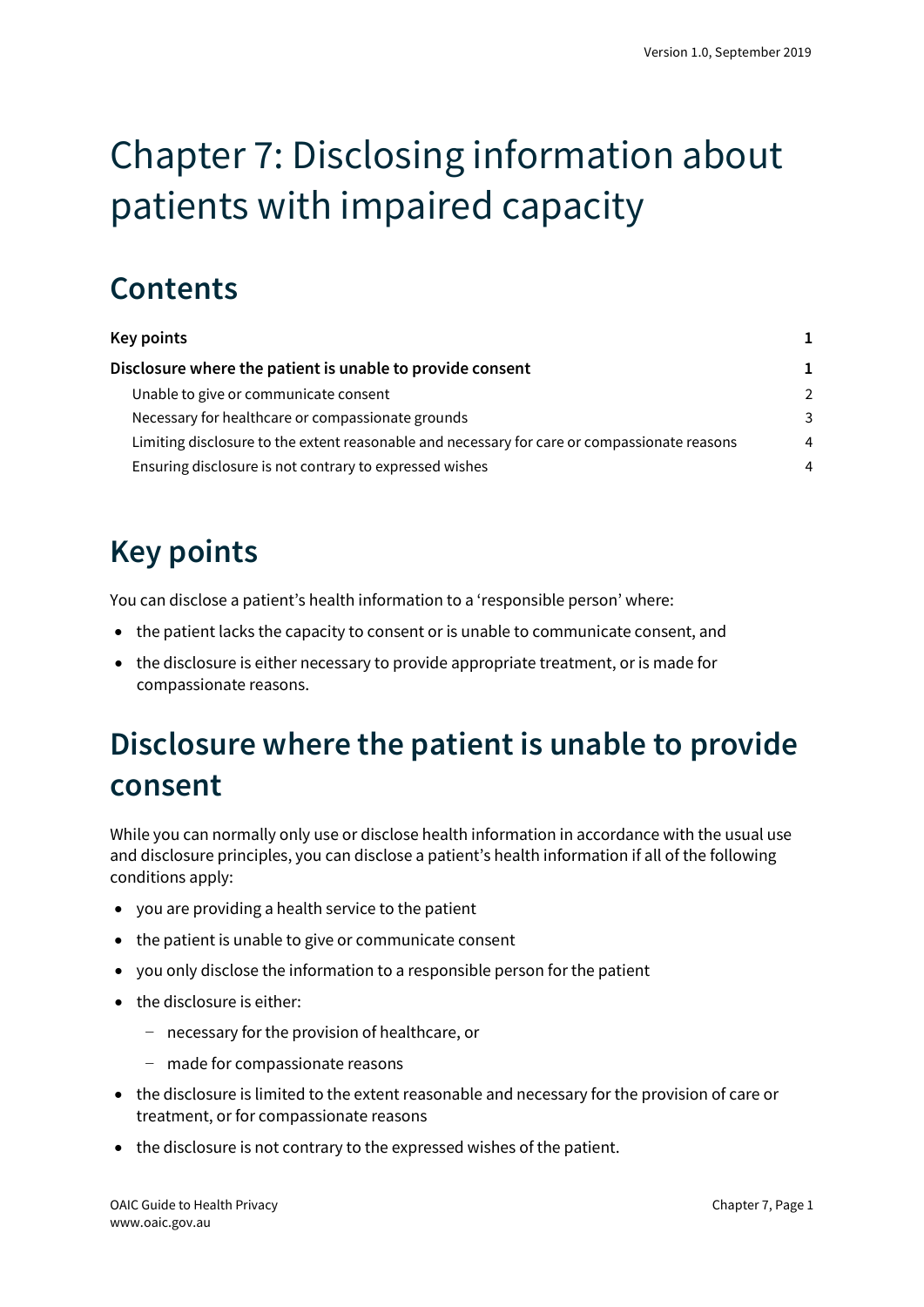### <span id="page-1-0"></span>Unable to give or communicate consent

You can only disclose information in these circumstances where the patient:

- is physically or legally incapable of giving consent to the disclosure, or
- physically cannot communicate consent to the disclosure.

#### **Incapacity**

Patients may be physically or legally incapable of giving consent if they cannot understand the issues relating to the decision they are being asked to make, and are unable to form a reasoned judgement. This can occur on either a permanent basis (for example, when a patient has advanced dementia), or a temporary basis (for example, when a patient is unconscious).

Some patients may intermittently lose their capacity to give consent, or their capacity may gradually deteriorate because of illness. In such cases, you need to determine if the patient has sufficient capacity to indicate or withhold consent at the time of disclosure.

The following are examples of good practice:

- where a patient intermittently loses capacity, advise that you disclosed personal health information to the responsible person when the patient regains capacity
- where a patient gradually loses capacity, determine the patient's wishes for how health information is disclosed before capacity is lost.

#### **Do children have the capacity to give consent?**

The *Privacy Act 1988* (Privacy Act) does not specify an age after which individuals can make their own privacy decisions. As a general principle, a patient under the age of 18 has capacity to consent when the individual has sufficient understanding and maturity to understand what is being proposed.

Generally, you will need to assess each child's capacity to consent on a case-by-case basis. You will need to consider the child's maturity, degree of autonomy, understanding of the relevant issues and circumstances and the nature of the information being handled. Some young people in some circumstances will have sufficient competence to make their own decisions at a young age while some older teenagers may lack such competence. Other laws regarding obligations in relation to children or young people and their confidentiality may offer further guidance.

If you assess that a child lacks capacity to make personal privacy decisions, the child may still be able to contribute to decisions and should be involved in the decision making process to the extent possible.

Complexities arise in certain situations, such as:

• where a parent seeks health information about a child but the child explicitly asks that certain information not be disclosed. For instance, a child may reasonably seek health services in confidence, to address drug and alcohol, sexuality, suicide, depression and other mental illness or pregnancy issues. You may consider it appropriate, in the circumstances, to keep this information in confidence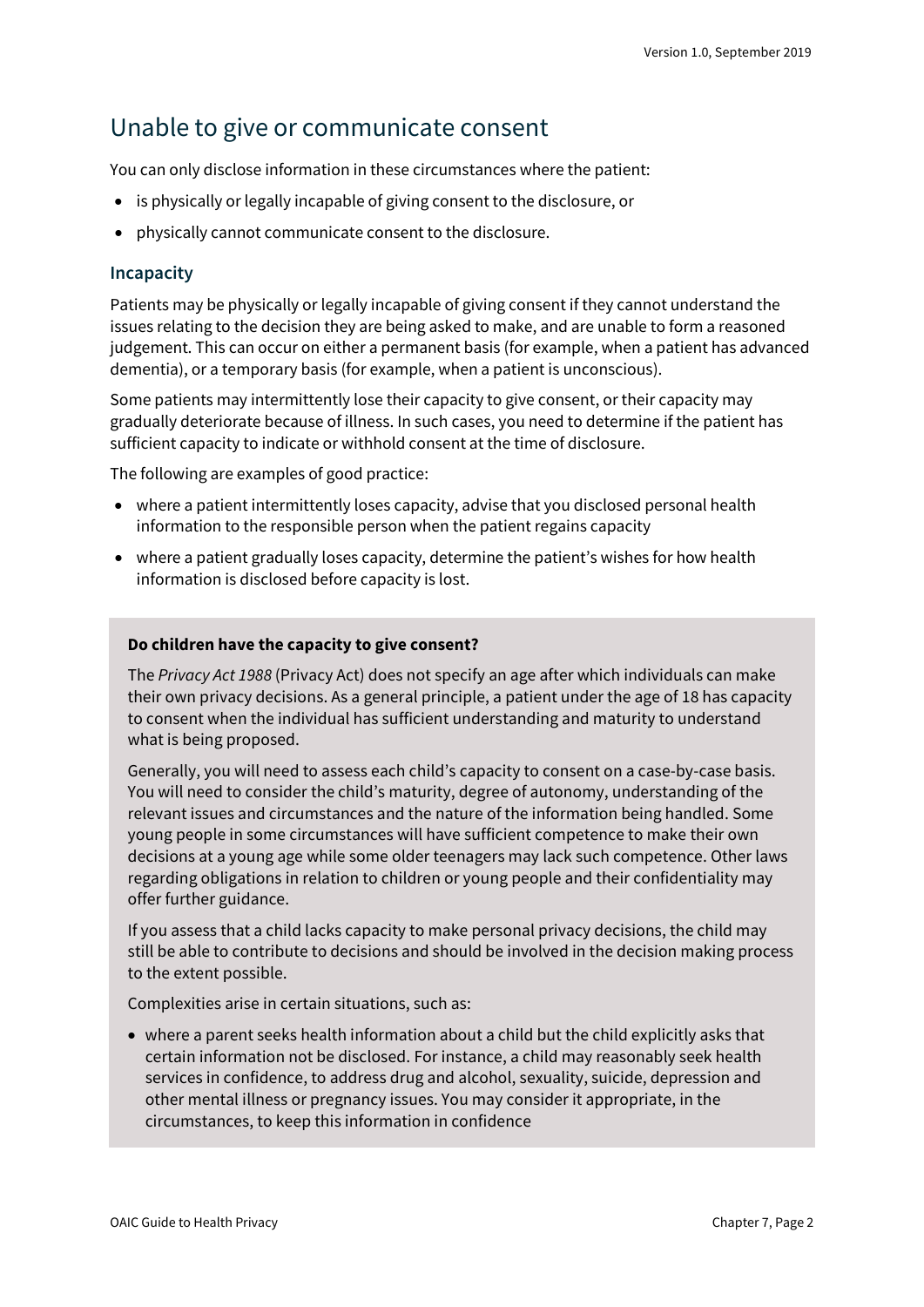- where there is parental separation or family breakdown it may be that only one parent or guardian has parental responsibility. In this case, you should clarify the arrangements when considering disclosing the child's health information
- in exceptional cases you may decide not to provide information about a very young child. This would generally be due to a risk of a serious threat to the child, or others, if you disclosed the information. For example, if a parent has a history of abuse, you may reasonably believe that disclosing the child's information would exacerbate that threat.

#### **Unable to communicate consent**

In some cases, a patient may be unable to communicate consent to the disclosure in any way (physically, verbally or in writing), even though the patient is able to develop an informed judgement. In this situation, you can disclose the health information to a responsible person (provided the other conditions outlined above are met). An example is a patient who has a physical condition or disease which impairs the ability to communicate, even though it does not impair capacity to consent.

### <span id="page-2-0"></span>Necessary for healthcare or compassionate grounds

You, as the individual practitioner providing the patient's healthcare, must be satisfied that either:

- the disclosure of information is 'necessary' to provide the patient with appropriate care or treatment, or
- the disclosure is made for compassionate reasons.

What is 'necessary' depends on the circumstances of each case. While the disclosure does not need to be critical for the provision of healthcare, it must be more than just a mere convenience. If a patient's care cannot continue or is diminished because you have not disclosed a particular piece of information, then disclosure would be considered necessary.

#### **Example: disclosure necessary for healthcare**

You are providing healthcare to a dementia patient. The patient has lost capacity and therefore is likely to forget to take her medication. Disclosing the patient's medication requirements to her carer therefore is necessary in order to ensure the patient receives appropriate care and treatment.

#### **Example: disclosures for compassionate reasons**

Examples of disclosures made for compassionate reasons may include:

- telling a patient's relative about the extent of the patient's injuries following a car accident
- where a cancer patient lacks capacity to consent, discussing his prognosis with a relative.